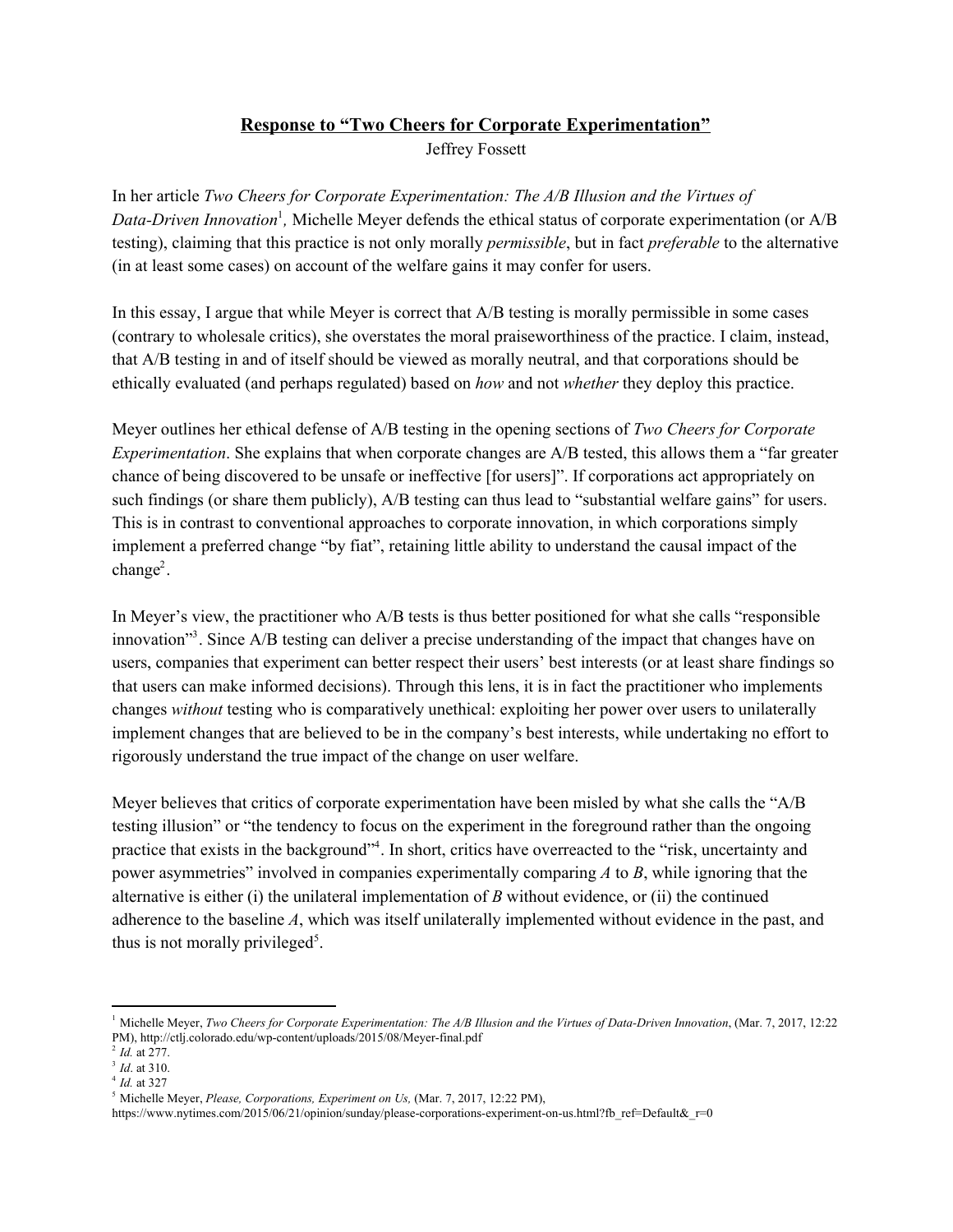Ultimately, although Meyer does not defend A/B testing in all cases, she does conclude based on the above considerations that it has much to recommend it, at least when certain criteria are met (e.g. risks to users are minimal, welfare gains are localized to those exposed to test). As she puts in the conclusion of a New York Times op-ed on the subject<sup>6</sup>:

… as long as we permit those in power to make unilateral choices that affect us, we shouldn't thwart low-risk efforts, like those of Facebook and OkCupid, to rigorously determine the effects of those choices. Instead, we should cast off the A/B illusion and applaud them.

Meyer is right to highlight the A/B testing illusion, and is correct in her defense of corporate experimentation against those who would reject it based on the view that all human experimentation is "inherently dangerous  $\ldots$  [and that its pursuit] without informed consent is absolutely unethical". Indeed, as Meyer points out, insofar as we are comfortable with companies unilaterally implementing some change *B* without evidence, there is little ground to criticize the firm that prefers to test it against the baseline *A* first. As Meyer points out, there is no *additional* risk or exploitation involved in the latter case; thus, insofar as we are comfortable with the former, we ought to be comfortable with the latter as well.

However, Meyer also makes a stronger claim: namely, that A/B testing is actually a *more responsible* approach to corporate innovation, and is thus morally-preferable and worthy of applause. As noted above, this claim is based on the premise that A/B testing leads to a "far greater chance of [changes] being discovered to be unsafe or ineffective [for users]" and can thus yield "substantial welfare gains" for those users if results are shared or acted on. But does A/B testing really lead to welfare gains for users? And if it does, does this necessarily make it worthy of moral applause? We investigate these questions in the remainder of this essay.

When corporate and user interests are aligned, users will generally benefit from A/B testing. For example, when Airbnb builds a new search algorithm, the algorithm is valuable to Airbnb only insofar as it does a better job of matching guests with homes that are a good fit for their travel plans. Since users come to Airbnb with precisely this goal in mind, corporate and user interests are fully aligned. Thus, if Airbnb uses A/B testing to optimize its search algorithm and maximize the chance of a match occurring, users benefit (on average) by having an easier time planning a trip. Moreover, since A/B testing allows Airbnb to do this optimization in a more rigorous and data-driven way, users actually benefit *more* in the world Airbnb experiments than in the world where Airbnb does not. In short, A/B testing leads to an increase in user welfare in cases like this where corporate and user interests are aligned. In *Two Cheers*, Meyer explores a similar example that involves OkCupid experimenting to understand the effectiveness of its matching algorithm, a question that likewise aligns corporate and user interests<sup>8</sup>.

Fortunately for users, corporate and user interests typically *are* aligned, and companies generally succeed and profit to the extent that they reward and satisfy their users. Supposing we concede that A/B testing is beneficial to users in such cases, the next question is whether this confers any moral praiseworthiness on

<sup>6</sup> *Id.*

<sup>7</sup> Meyer, *supra* note 1

<sup>8</sup> Meyer, *supra* note 1, at 312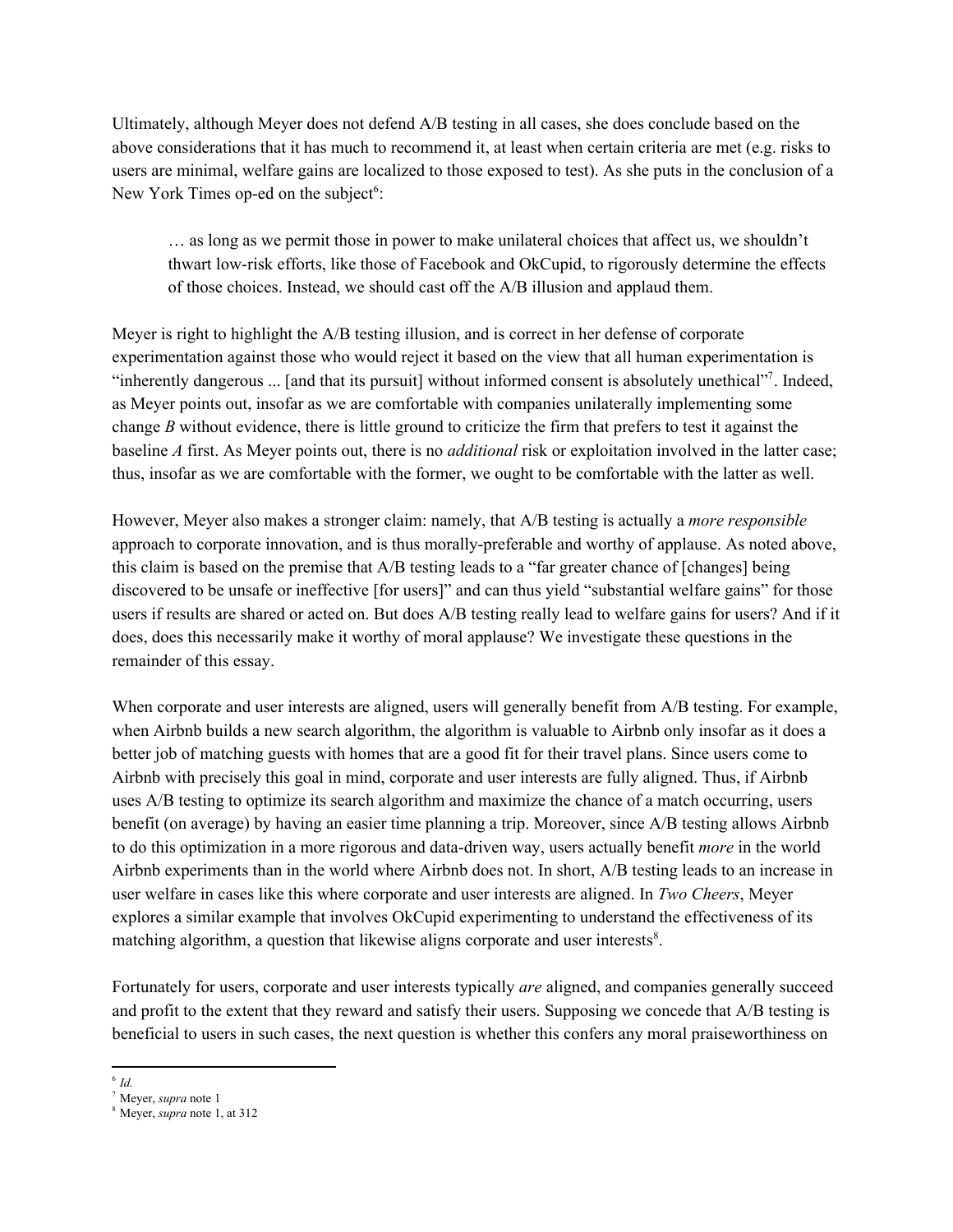the company that chooses to experiment. Here, the answer seems to be no. The choice to A/B test neither implies nor requires that a company attend to any aspects of user welfare beyond what they would already do by pursuing their own self-interest. The decision to A/B test simply allows a company to better optimize those aspects of user experience that are aligned with corporate interests. Such self-interested pursuit does not seem particularly praiseworthy, except in perhaps the narrowest consequentialist sense. We don't, for example, believe that Apple is worthy of moral praise if it builds a more appealing laptop than Dell. They are just a successful company doing a good job at pursuing their interests in the marketplace. Likewise, a firm like Airbnb that chooses to experiment is not morally preferable to a hypothetical competitor that does not--it's simply a firm that will build a better product.

Although corporate and user interests *are* generally aligned, this is of course not always the case. For example, as a marketplace, Airbnb sometimes has an economic incentive to favor certain market participants (e.g. guests) over others (e.g. hosts) in order to create a more efficient marketplace (which benefits Airbnb). Likewise, Facebook has an economic incentive to surface "fake news" or other clickbait content, even if such content is not ultimately beneficial to users or the broader political dialogue. In cases like this, experiment-driven optimization will typically lead to *worse* outcomes for users (in comparison with the non-experimental world). This is possible because, as noted above, the choice to experiment does not imply any *additional* attention to user welfare beyond what's aligned with corporate interests. Thus, when the corporate  $\&$  user interests are misaligned, experimentation in and of itself will do little to protect user interests, as Meyer's "responsible innovation" frame might suggest. Now, the objection might be raised that the moral problem here is not with experimentation per se, but with the company that decides to pursue self-interest contra the interests of their users. But this is precisely the point: it's the choice about whether to be sensitive to user interests in the first place--not the choice about whether to experiment--that is morally relevant.

To be fair to Meyer, the main case of corporate experimentation addressed in her article (and much of the broader public dialogue on corporate experimentation) is the well-known Facebook emotion contagion experiment<sup>9</sup>. This experiment is unusual in that it is a case of corporate experimentation in which the interests of the corporation are not strongly represented in the research question ("Does emotion spread in social networks?")<sup>10</sup>. Instead, it seems clear for a number of reasons (publication in PNAS, involvement of Cornell researchers etc.) that the study was undertaken in order to address an open (and otherwise difficult to answer) academic question with clear relevance to the general welfare of Facebook users (as Meyer points out).

I agree with Meyer that this sort of research is praiseworthy and in general ought to be encouraged. However, I retain that experimentation per se has little to do with this conclusion. The source of moral praise here is the fact that Facebook chose to contribute time and resources to address an important question of interest to their users and the broader public (which they were uniquely positioned to answer), despite its being of limited relevance to their narrow self-interest. That these resources went towards the

<sup>9</sup> Adam D.I. Kramer, Jamie E. Guillory & Jeffrey T. Hancock, *Experimental Evidence of Massive-Scale Emotional Contagion Through Social Networks*, 11 PROC. NAT'L ACAD. SCI. 8788, 8788 (2014).

 $10$  Given the fact that the Facebook experiment is so unrepresentative of the typical corporate A/B test, I have found it somewhat misleading that it has been the primary battleground for so much of the public (and academic) discourse around corporate experimentation.